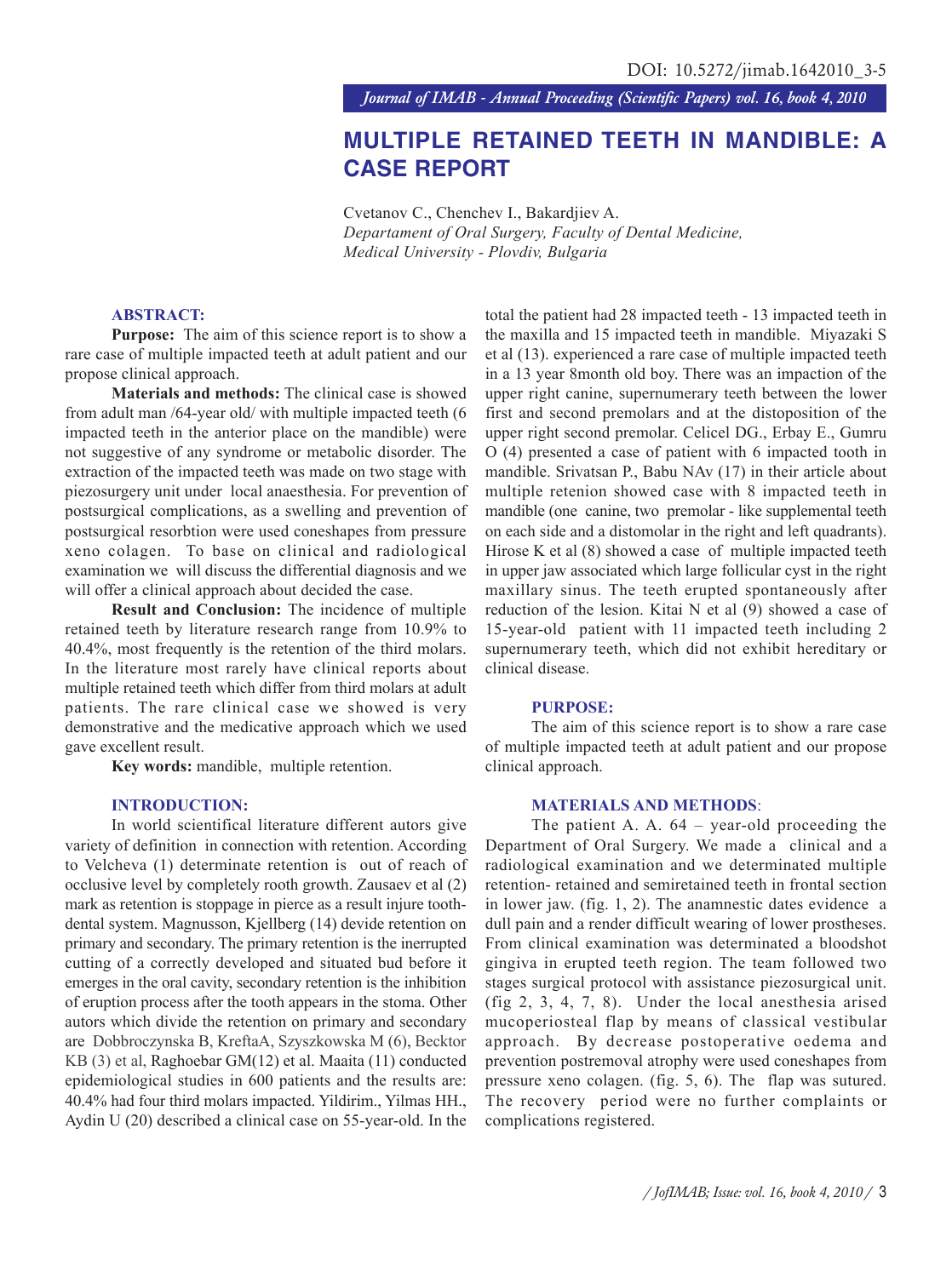# **DISCUSSION:**

In the world literature discussion is connection with multiple retention close to third molars was done from many autors and rare by the other group's teeth. Most frequently multiple retention is connection with different syndroms. (4, 8, 9, 11, 13, 17, 20). The surgical treatment on the retained teeth is related to cover the bone around them. The abolition of bone performing by means of hammer and chisel, surgical burs and last years with piezosurgical methods. According to Labanca M et al (10) the use of ultrasonic vibrations for the cutting of bone was first introduced two decades ago. It also reduces damage to osteocytes and permits good survival of bony cells. This method (19) find out appliance in the orthodontic microsurgery at horizontal and vertical coricotomies at transference the teeth in malposition and the treatment on malocclusion. The contemporary piezosurgical method utilizing in oral surgery about cutting the bone and multiple surgical intervention as a: lateral sinus lift, to shape the wholes for the implants ,lateral transposition inferior alveolar nerve, (5, 16, 18), caudal tranposition of the mental

nerve in postoperative neurosensory controls by pain and hyperaesthesia caused by a dental prosthesis (15), takings a bone grafts and bone pieces and removal the teeth. (5, 16, 18), By piezosurgery are using microvibrations on special ultrasonic scalers by what achieving highly precise and safe cutting of hard tissue; nerves, vessels, and soft tissue are not injured, the bone cuts in a selective and an atraumatic manner. (18). It was determinated that the intraosseous temperature develop of ultrasonic bone surgery devices appears not to be in the clinically critical range and differences in the cutting performance and intraosseous temperature development of the tested devices seemed to be influenced by the design of the cutting tips of the bone. (7).

## **CONCLUSIONS:**

1. Is was done from us clinically and radiological analysis by means of orthopantomography is sufficiently for diagnosis on the multiple retention

2. The using of piezosurgical unit by extraction decrease percentage of postoperative complications.



4 */ JofIMAB; Issue: vol. 16, book 4, 2010 /*